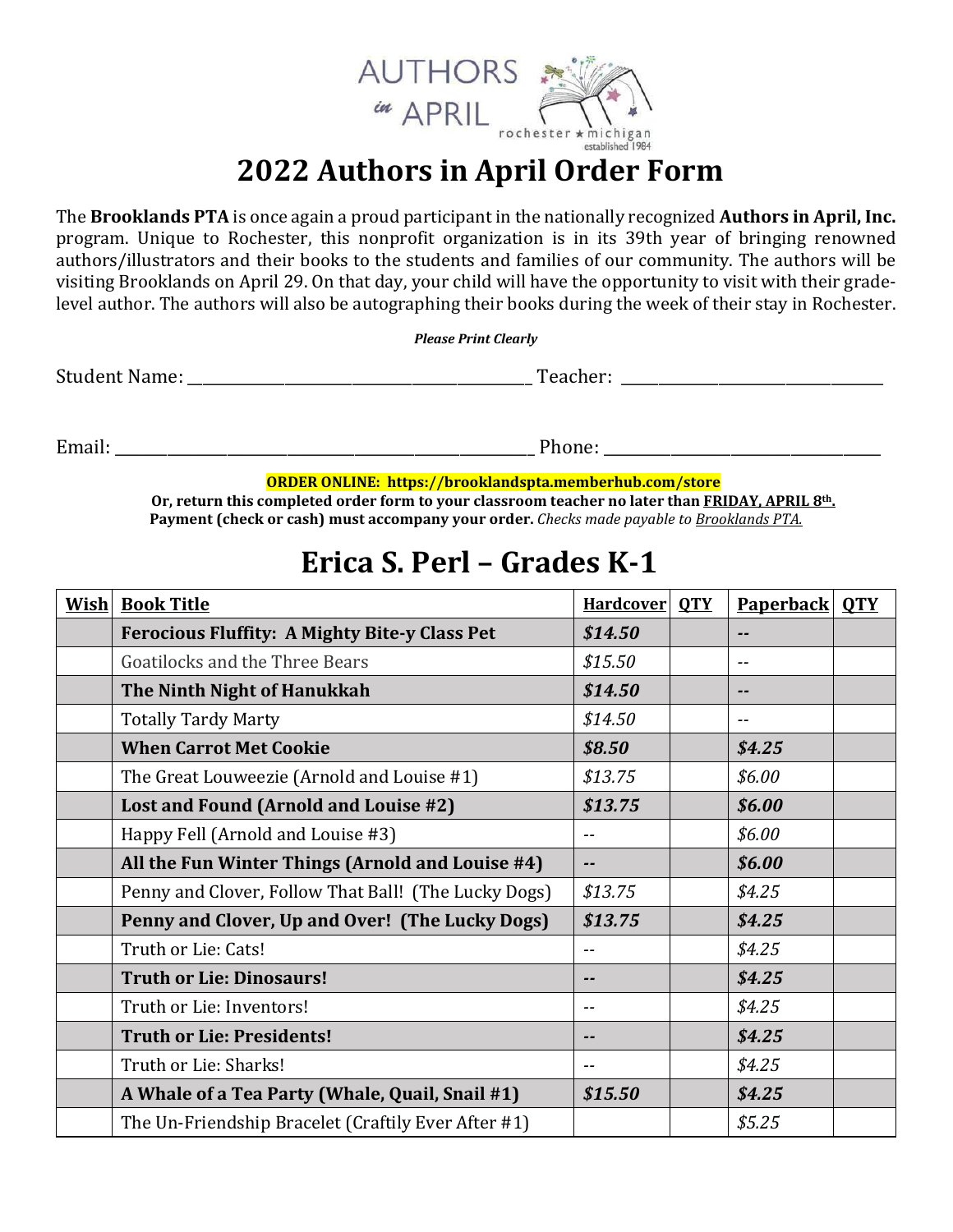# **Erica S. Perl – Grades K-1 (contd.)**

| <b>Wish</b> | <b>Book Title</b>                                    | <b>Hardcover</b> | <b>OTY</b> | <b>Paperback</b> | <b>OTY</b> |
|-------------|------------------------------------------------------|------------------|------------|------------------|------------|
|             | Tie-Dye Disaster (Craftily Ever After #3)            | --               |            | \$5.25           |            |
|             | <b>Dream Machine (Craftily Ever After #4)</b>        |                  |            | \$5.25           |            |
|             | Craftily Ever After Compilation (#s 1-4 in one book) | \$12.75          |            |                  |            |
|             | Craftily Ever After Box Set (#s 1-4)                 |                  |            | \$18.00          |            |
|             | DIY Pet Shop (Craftily Ever After #5)                |                  |            | \$5.25           |            |
|             | Breaking the Piggy Bank (Craftily Ever After #6)     |                  |            | \$5.25           |            |
|             | Best Buds Forever (Craftily Ever After #7)           | --               |            | \$5.25           |            |
|             | One Big Crafty Family (Craftily Ever After #8)       | $- -$            |            | \$5.25           |            |
|             | When Life Gives You O.J.                             | $- -$            |            | \$6.75           |            |
|             | Aces Wild (companion to When Life Gives You O.J.)    | $\sim$ $-$       |            | \$6.75           |            |
|             | <b>Total</b>                                         |                  |            |                  |            |

## **James Burks – GRADES 2-3**

| <b>Wish</b> | <b>Book Title</b>                                         | <b>Hardcover</b> | <b>OTY</b> | <b>Paperback</b> | <b>OTY</b> |
|-------------|-----------------------------------------------------------|------------------|------------|------------------|------------|
|             | <b>Agent 9: Flood-a-Geddon!</b>                           | \$16.25          |            | \$11.00          |            |
|             | Bird & Squirrel on the Run (#1)                           | --               |            | \$7.75           |            |
|             | Bird & Squirrel on Ice (#2)                               |                  |            | \$7.75           |            |
|             | Bird & Squirrel on the Edge (#3)                          | --               |            | \$8.50           |            |
|             | Bird & Squirrel on Fire (#4)                              | \$17.00          |            | \$8.50           |            |
|             | Bird & Squirrel All Tangled Up (#5)                       | \$16.25          |            | \$8.50           |            |
|             | Bird & Squirrel All or Nothing (#6)                       | \$16.25          |            | \$8.50           |            |
|             | When Pigs Fly (Picture Book)                              | \$14.50          |            | $- -$            |            |
|             | The Best Friend Plan (The Adventures of Allie and Amy #1) | \$14.50          |            | \$5.25           |            |
|             | Rockin' Rockets (The Adventures of Allie and Amy #2)      | \$15.50          |            | \$5.25           |            |
|             | Stars of the Show (The Adventures of Allie and Amy #3)    | \$15.50          |            | \$5.25           |            |
|             | All Paws on Deck (Haggis and Tank Unleashed #1)           | --               |            | \$5.25           |            |
|             | Digging for Dinos (Haggis and Tank Unleashed #2)          |                  |            | \$5.25           |            |
|             | Howl at the Moon (Haggis and Tank Unleashed #3)           | $-$              |            | \$5.25           |            |
|             | <b>Itty Bitty Kitty</b>                                   | \$15.50          |            | --               |            |
|             | Itty Bitty Kitty and the Rainy Play Day                   | \$15.50          |            | --               |            |
|             | Itty Bitty Kitty Firehouse Fun! (I Can Read)              |                  |            | \$4.25           |            |
|             | Monstore                                                  | \$15.50          |            | $-$              |            |
|             | <b>Total</b>                                              |                  |            |                  |            |